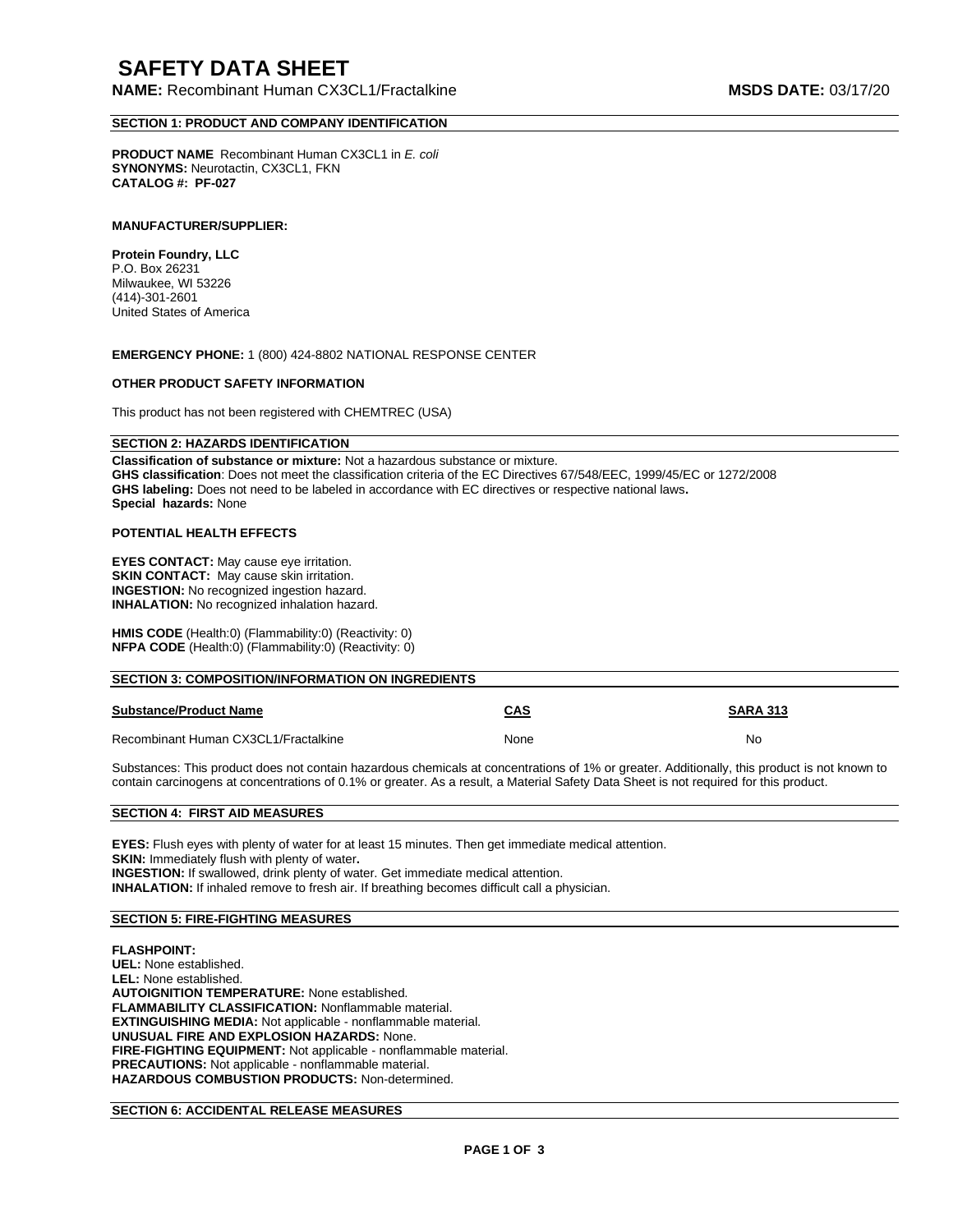# **SAFETY DATA SHEET**

## **NAME:** Recombinant Human CX3CL1/Fractalkine **MSDS DATE:** 03/17/20

Use eye protection, gloves, and apron. Implement appropriate precautions to minimize direct contact with skin or eyes and prevent inhalation of dust.

Clean up: Sweep up, place in bag and hold for disposal. Ventilate area and wash site after material is picked up.

## **SECTION 7: HANDLING AND STORAGE**

**HANDLING:** User Exposure: avoid inhalation. Avoid contact with eyes, skin, and clothing. **STORAGE:** Suitable: keep tightly closed. Store at -20°C.

See product data sheet for more information on handling and storage.

#### **SECTION 8: EXPOSURE CONTROLS/PERSONAL PROTECTION**

**EYE:** Do not get in eyes. **SKIN:** Wear clothing and gloves that cannot be penetrated by chemicals or oil. **INHALATION:** Not applicable - not an inhalation hazard. **ENGINEERING CONTROLS:** Safety shower and eye bath. Mechanical exhaust required. **EXPOSURE GUIDELINES:** Wash thoroughly after handling.

#### **SECTION 9: PHYSICAL AND CHEMICAL PROPERTIES**

**APPEARANCE** lyophilized white powder **ODOR:** Little to none. **pH:** N/A **VAPOR PRESSURE:** N/A. **VAPOR DENSITY:** N/A. **BOILING POINT:** N/A. **MELTING POINT:** N/A **SOLUBILITY:** N/A. **SPECIFIC GRAVITY (WATER=1):** N/A **Volatile**%: N/A **Water content**: N/A **Decomposition Temp**.: N/A **VOC content**: N/A **Viscosity**: N/A

See product data sheet for more information on physical and chemical properties.

 $N/A$  = not available

#### **SECTION 10: STABILITY AND REACTIVITY**

**STABILITY:** Non-flammable. Non-explosive. **REACTIVITY:** Stable under recommended transport and storage conditions. **STABILITY:** Non-flammable. Non-explosive. **CONDITIONS TO AVOID:** Strong oxidizing and reducing agents. **MATERIALS TO AVOID:** Strong oxidizing and reducing agents **HAZARDOUS DECOMPOSITION:** None determined. **HAZARDOUS POLYMERIZATION:** Does not spontaneously polymerize.

## **SECTION 11: TOXICOLOGICAL INFORMATION**

**ACUTE TOXICITY:** Classification criteria are not met based on available data. **SKIN IRRITANT EFFECT:** Classification criteria are not met based on available data. **EYE IRRITANT EFFECT:** Classification criteria are not met based on available data. **SENSITIZATION:** Classification criteria are not met based on available data. **MUTAGENICITY:** Classification criteria are not met based on available data. **CARCINOGENICITY:** Classification criteria are not met based on available data. **REPRODUCTIVE TOXICITY:** Classification criteria are not met based on available data. **ADDITIONAL TOXICOLOGICAL INFORMATION:** When used and handled according to specifications, the product does not have any harmful effects according to available information.

## **SECTION 12: ECOLOGICAL INFORMATION**

Ecological testing has not been conducted on this product.